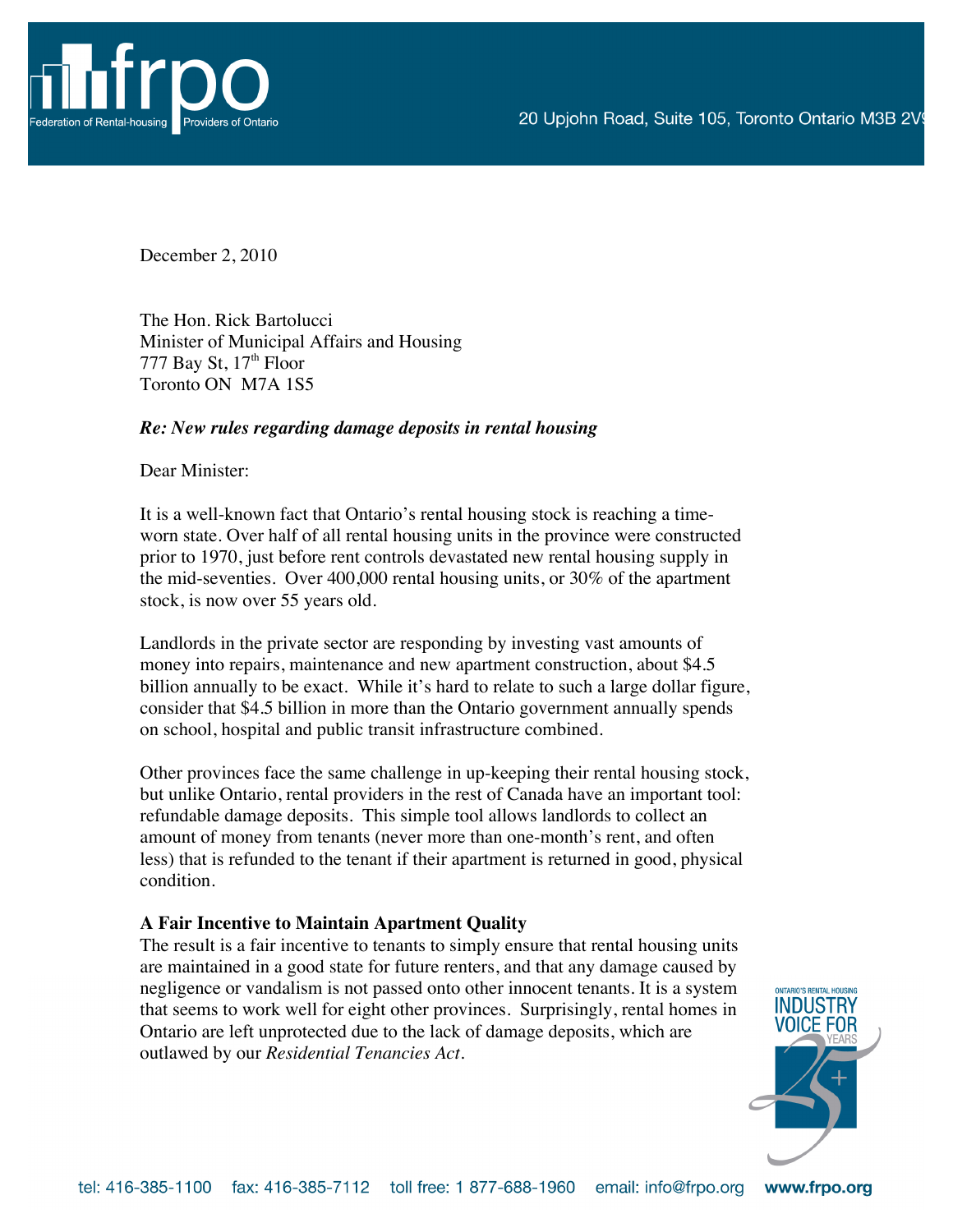



-2-

**Rental Housing Damage Deposits Across Canada** 

Source: FRPO Survey of Provinces. All deposits are refundable to tenants, with applicable interest.

The fix for this problem is easy, if modeled after provinces such as BC or Manitoba. As in those provinces, landlord would:

- Collect an additional  $\frac{1}{2}$  month's rent deposit, prior to the tenant moving in, as assurance against any repair costs resulting willful or negligent damage
- Have the tenant agree to the condition of the rental unit prior to moving in via a move-in inspection report
- Pay annual interest to the tenant on the damage deposit, and refund it once the tenant moves out and the unit is in satisfactory condition (the damage deposit could not be used against "normal wear and tear)
- Be required to repay the damage deposit to the tenant, within a reasonable amount of time, after the tenancy ends, if the rental unit is in satisfactory condition. The landlord would be entitled to retain any portion of the deposit that reflects the cost of any willful or negligent damage to the property.